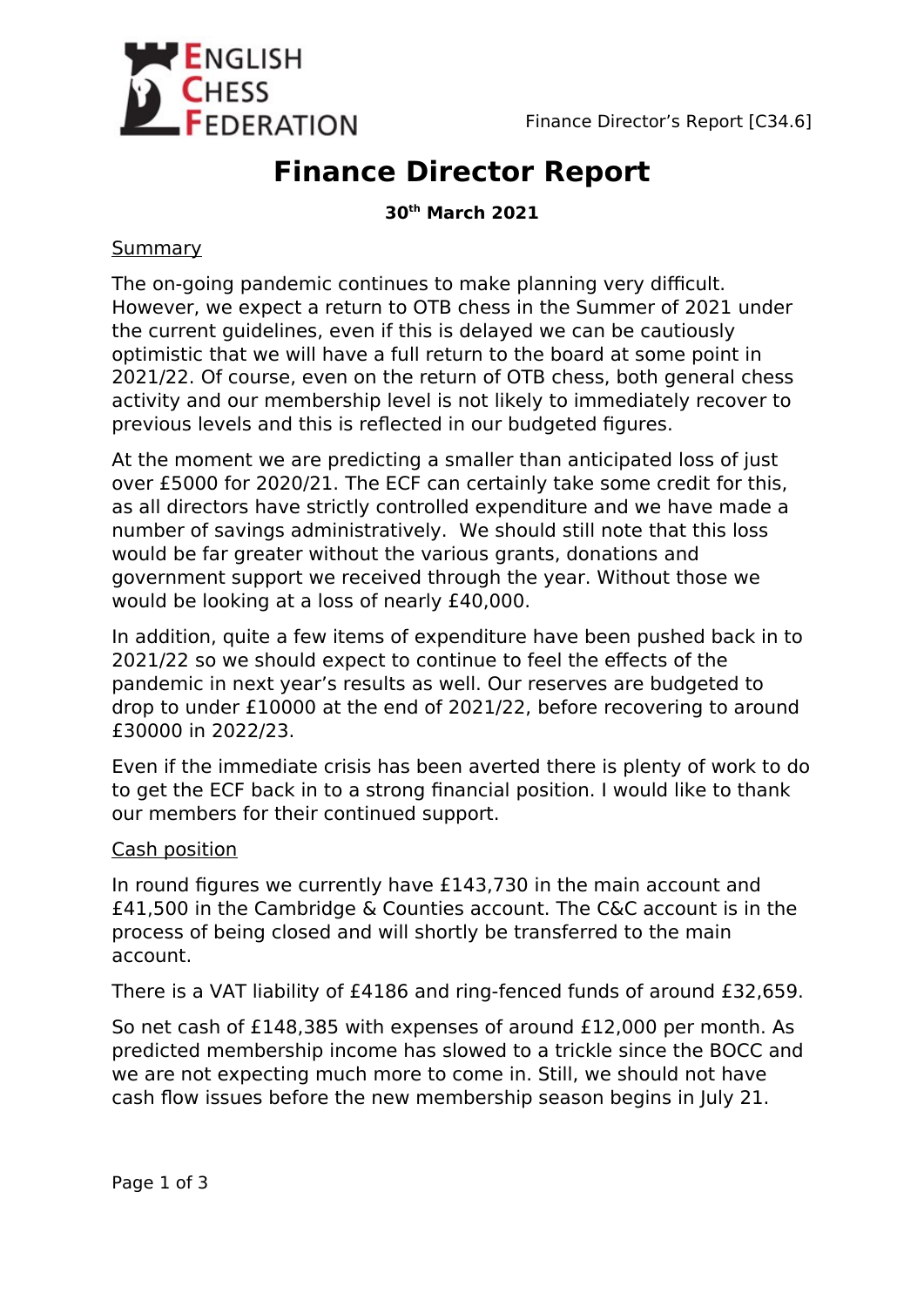

#### Current Year 2020/21

At the moment we are predicting a smaller than anticipated loss of just over £5000. As mentioned in the summary this loss would be far greater without the various grants, donations and government support we received through the year, without those we would be looking at a loss of nearly £40,000.

- Membership income received is £121,062(compared to £195,755 for same period last year). We are not likely to receive much more membership income in the current year so will clearly fall well short of the budgeted £161.2k.
- A small amount of 'on-line' Game fee has been collected but we are not expecting to receive any of the usual game fee due to no OTB chess being played.
- We made a small profit from the British On-line Chess Championships (BOCC) but in general our on-line chess has been organised to maintain contact with our members rather than to make profit.
- We have managed to reduce our expenditure considerably but efforts to move to a smaller office have been hampered by the presence of the ECF library. Arrangements are now in place to move this as soon as Covid restrictions allow, at which point we have the option of moving to a smaller office.
- Significant savings have been made by holding meetings on-line, I am proposing that the majority of meetings continue to be held online going forward. Though the occasional face to face meeting may be of benefit.
- Salaries are also down with the office now being just the two full time staff.
- Significant expenditure on updating our IT systems is required and budgeted for in 2021 and subsequent years.
- There is no breakdown for the 2021 British Championships as it will be a much-reduced event. We anticipate a small loss of around £2000 due to the extra costs; this amount is budgeted in the figures for 2021/22 as the event will now take place after 31/8/21.

# 2021/22 Budget

**Membership numbers**: The spreadsheet containing our membership predictions is attached. Under the current guidelines we are expecting